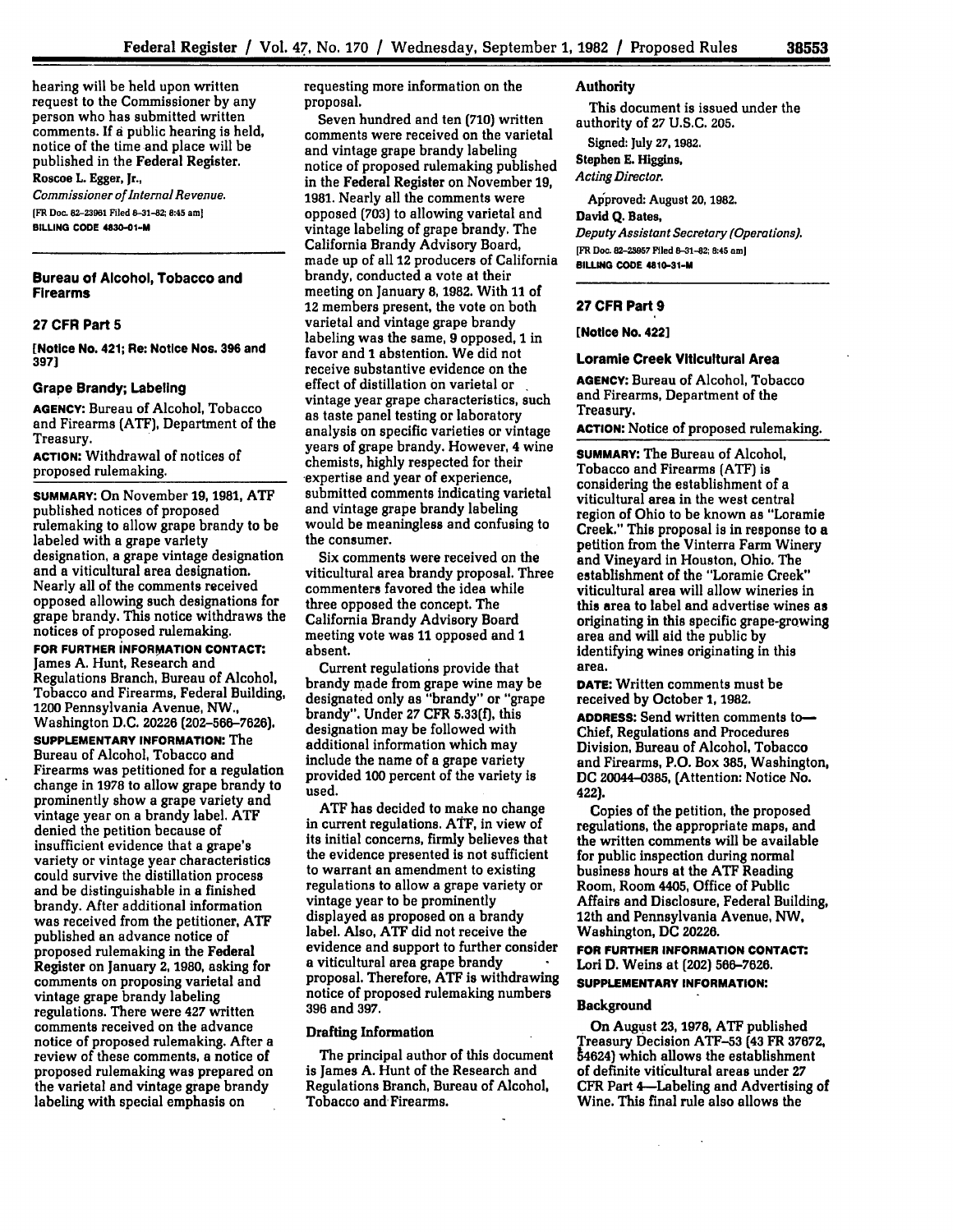name of an approved viticultural area to be used as an appellation of origin on wine labels and in wine advertisements.

On October **2, 1979, ATF** published Treasury Decision ATF-60 (44 FR 56692) which added 27 CFR Part 9-American Viticultural Areas-to provide for the listing of approved American viticultural areas, the names of which may be used as appellations of origin.

Section 4.25(e)(1) of 27 **CFR** Part 4 defines viticultural area as a delimited, grape-growing region distinguishable **by** geographical features. Section 4.25a(e)(2) outlines the procedure for proposing an American viticultural area. Furthermore, **§** 4.25a(e)(2) requires any interested person to'petition ATF for the establishment of a grape-growing region as a viticultural area and to provide the following information in support of the petition for viticultural area:

(a) Evidence that the name of the proposed viticultural area is locally and/or nationally known as referring to the area specified in the petition;

**(b)** Historical or current evidence that the boundaries of the viticultural area are as specified in the petition;

(c) Evidence relating to the geographical features [climate, soil, elevation, physical features, etc.) which distinguish the viticultural features of the proposed area from surrounding areas;

**(d) A** description **of** the specific boundaries of the viticultural area, based on the features which can be found on the United States Geological Survey (U.S.G.S.) maps of the largest applicable scale; and

(e) A copy of the appropriate U.S.G.S. map with the boundaries prominently marked.

#### Petition

Under the terms of **27** CFR 4.25a, **ATF** has received a petition from the Vinterra Farm Winery and Vineyard, proposing an area in Shelby County, Ohio, as a viticultural area to be known as "Loramie Creek." The proposed area is located in the west-central part of Ohio and consists of approximately 3600 acres of rolling land sloping in the southwest portion of Shelby County, Ohio, with designated boundaries partly within the Townships of Cynthian, Loramie, and Washington. At present, the area has two operating wineries with vineyards growing French hybrid grapes. These wineries comprise a total of **16** acres in production with a projection of 30 more acres to be planted within the next five years.

The petitioner furnished information that **(a)** the name of the viticultural area is locally known, **(b)** the proposed boundaries of the viticultural area are

correct, and (c) the geographical features of the area have growing conditions which distinguish the proposed area from surrounding areas. The petitioner bases these claims on the

(a) That the name "Loramie Creek" is well known in Shelby County and counties to the north, south, and west; that it is associated with the historical significance of Fort Loramie, Lake Loramie, the Miami-Erie Canal, and surrounding places; and that it is the largest tributary in Shelby County and drains a well-defined valley.'

(b) That the boundaries of the proposed "Loramie Creek" viticultural area may be found on a U.S.G.S. **7.5** minute quadrangle map ["Fort Loramie Quadrangle, Ohio-Shelby Co," **7.5** Minute Series (Topographic), 1961-1973).

(c) That the elevation of the proposed viticultural area varies from 940 to **1000** feet above sea level. The entire proposed viticultural area is Glynwood-Blount Soil Association. This association is typified mostly by gently sloping to sloping topography of uplands, moderately well drained and somewhat poorly drained upland soils formed in clay loam or silty clay loam glacial till; and it is used mainly for cultivated crops and pastures. The average precipitation is **35.05** inches and the average daily temperature for the area is **51°F** with a low average daily temperature of 25.5°F in January and a high average daily temperature of 73.2°F in ]uly.

(d) That the specific boundaries of the proposed viticultural area are based on features found on the U.S.G.S. map. (A copy of this U.S.G.S. map with the boundaries prominently marked is on file with ATF.)

#### Regulatory Flexibility Act

The provisions of the Regulatory Flexibility Act relating to an initial and final regulatory flexibility analysis **(5 U.S.C. 603,** 694) are not applicable to this pruposal because the notice of proposed rulemaking, if promulgated as a final rule, will **not** have a s'gnificant economic impact on a substantial number of small entities. Since the benefits to be derived from using a new viticultural area appellation of origin are intangible, **ATF** cannot conclusively determine what the economic impact will be on the affected small entities in the area. However, from the information we currently have available on the proposed Loramie Creek viticultural

area, **ATF** does not feel that the use of this appellation of origin will have a significant economic impact on a substantial number of small entities.

#### **Executive Order 12291**

In compliance with Executive Order **12291, ATF** has determined that this proposal is not major since it will not result in-

(a) An annual effect on the economy of **\$100** million or more;

**(b) A** major increase in costs or prices for consumers, individual industries, Federal, State, or local government agencies, or geographic regions; or

(c) Significant adverse effects on competition, employment, investment, productivity, or on the ability of United States-based enterprises to compete with foreign-based enterprises in domestic or export markets.

#### Public Participation

**ATF** requests comments on this proposed viticultural area from all interested persons. Furthermore, while this document proposes certain boundaries for the "Loramie Creek" viticultural area, comments concerning other possible boundaries for this proposed viticultural area will be considered (for example, to condense the proposed viticultural area **by** changing the southern boundaries to Stoker Road).

Comments received before the closing date will be carefully considered. Comments received after the closing date and too late for consideration will be treated as possible suggestions for future ATF action.

ATF will not recognize any material or comments as confidential. Comments are subject to disclosure to the public. Any material which a commenter considers to be confidential or inappropriate for disclosure to the public should not be included in the comment. The name of the person submitting a comment is also not exempt from disclosure.

Any person who desires an opportunity to comment orally at a public hearing on the proposed viticultural area should submit his or her request, in writing, to the Director within the 30-day comment period. The request should include reasons why the commenter feels that a public hearing is necessary. The Director, however, reserves the right to determine, in light of all circumstances, whether a public hearing will be held.

## List of Subjects in **27 CFR** Part **9**

Administrative practice and procedure. Consumer protection, Wine.

**<sup>1</sup>A** directory, entitled "Robinion's, **1979 Shelby County, Ohio Rural Directory,"** was **submitted by the petitioner to support the statements of recognition. \***